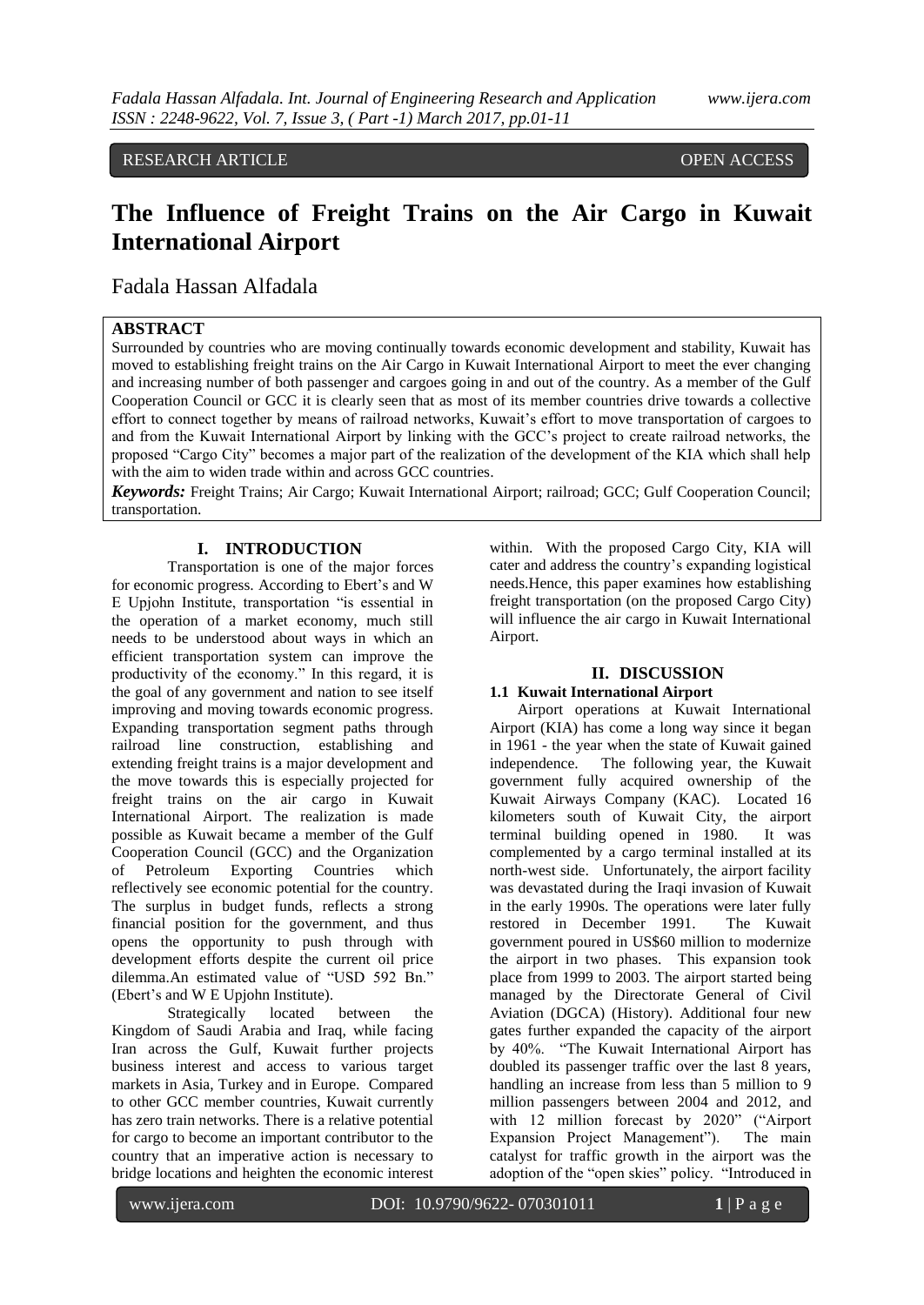2006, it aims to liberalize the bilateral arrangements governing air traffic operations with other countries." (Kuwait). In 2013, KIA already hosted to 67 different airlines. "The Open Skies policy was in accordance to the vision of HH the Amir Sheikh Sabah Al-Ahmad Al-Jaber Al-Sabah, who sought to develop Kuwait into a commercial and business hub for the region is finally taking shape." ("Transport  $&$  Logistics | Review: Transport").

### **2.2 The Present Cargo Terminal**

Currently, KAC partially operates the enhanced air cargo services at KIA. The rest of the cargo and airport services like ramp, passenger, engineering, travel support, lounge, training center and security are operated by the National Aviation Services (NAS). NAS is a privately-run company. The existing cargo terminal is shown at the far upper left side of the picture below:



**Image 1:** KIA Existing Cargo Terminal (Ananda)

There was marked increase in the operations at the "8,000 cubic-meter" ("Cargo") KIA cargo complex after the installation of new facilities. The facilities cater to the various needs of the freight industry. One of the new facilities funded by more than "US\$3.1 million investment" ("Cargo") is the new consolidation facility which not only raised by "10% the 126,000 tons of cargo" handled annually ("Cargo"), but also has improved efficiency of local forwarders in handling wider range of consignment. Such facility upgrade has maintained KIA as a principal freight focus in the Middle East.

The current cargo complex is divided into a 5,600 cubic-meter import warehouse and a 2,300 cubic-meter export facility. "With capacity for up to 600 tons of freight, the complex boasts a range of specialized facilities, in addition to general storage, enabling it to handle any kind of consignment" ("Cargo"). "The cargo terminal warehouses also have facilities for certain cargo types, including fridges, freezers, a strong room, racks, a radioactive material room, a special area for explosive cargo and a separate area for perishable cargo" (Koopmann).

| <b>Current stock of Warehousing in Kuwait at sea ports and airport</b> |                                                                                                                                                        |                                                                                                |  |  |
|------------------------------------------------------------------------|--------------------------------------------------------------------------------------------------------------------------------------------------------|------------------------------------------------------------------------------------------------|--|--|
| Shuwaikh port                                                          | Within the port<br>Warehouses:<br>Covered sheds:<br>Open storage area:<br>Outside the port area<br>Warehouses:<br>Covered sheds:<br>Open storage area: | 70,000 sq. m<br>15,000 sq. m<br>500,000 sq. m<br>100,000 sq. m<br>40,000 sq. m<br>78,000 sq. m |  |  |
| Shuaiba port                                                           | Warehouses:                                                                                                                                            | 14,500 sq. m                                                                                   |  |  |
| Doha port                                                              | Warehouses:                                                                                                                                            | $8,110$ sq. m                                                                                  |  |  |
| Kuwait International<br>Airport                                        | Import warehouse:<br>Export warehouse:                                                                                                                 | 5,600 sq. m<br>$2,300$ sq. m                                                                   |  |  |

**Figure 2:** Kuwait's Present Stock Warehousing at Seaports and Airport (Kuwait: A Guide for Investment Opportunities in Kuwait)

| www.ijera.com |
|---------------|

DOI: 10.9790/9622- 070301011 **2** | P a g e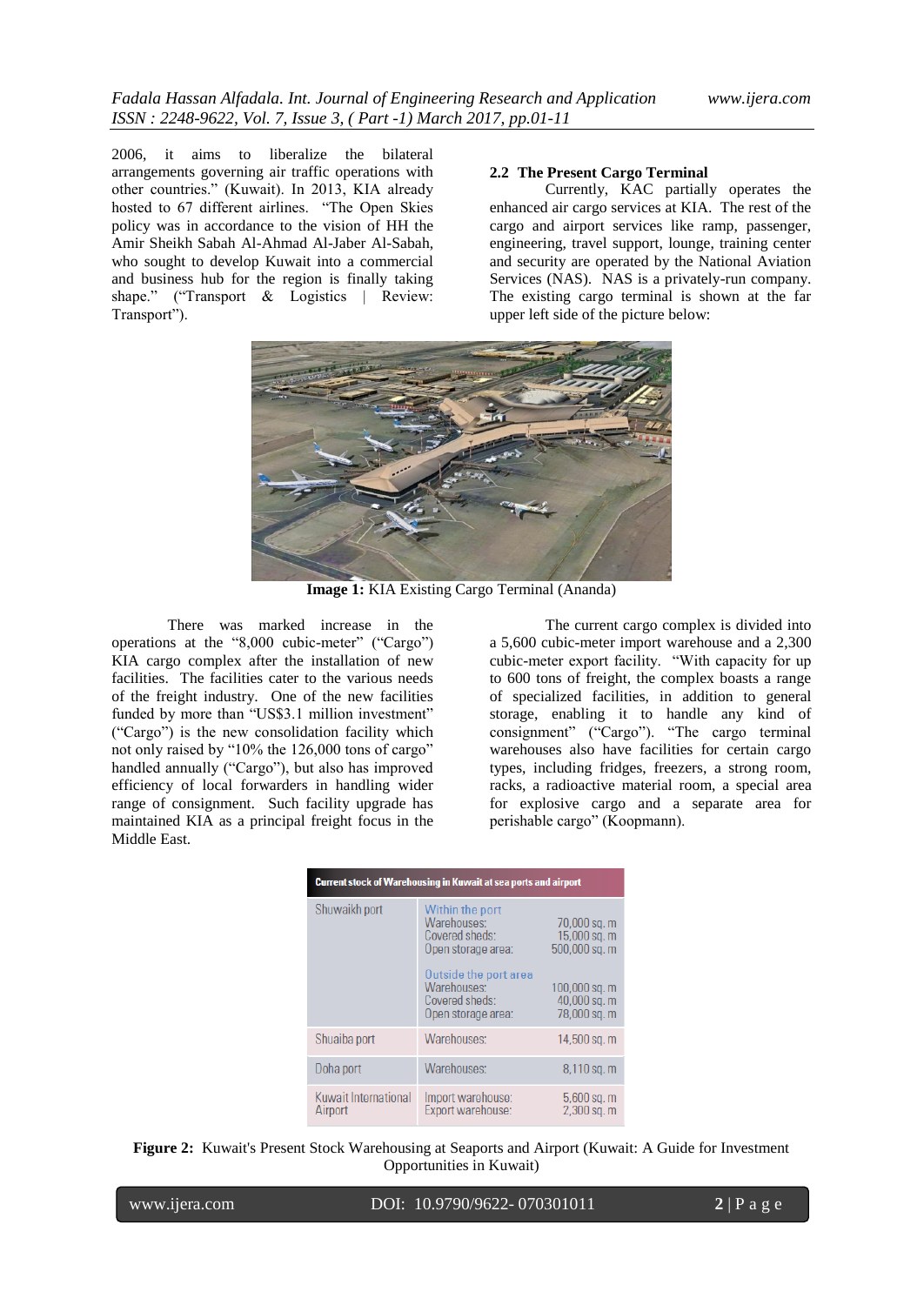Kuwait International Airport is the common hub for national carriers Kuwait Airways and low-cost airline Jazeera Airways. More airlines are taking advantage of the "open skies" policy in KIA. Moreover, the airport site is shared with the Al Mubarak Air Base, housing the Kuwait Air Force headquarters. Evidently, with the increasing bulk of air traffic, there is a need to expand the KIA to support the demand of airline passengers and cargo passing through it.

### **2.3 The New KIA Terminal and the Proposed Cargo City**

In response to these demands, in 2016, the Kuwait government awarded the construction of a new passenger terminal to Turkish firm, Limak. This new terminal will cost US\$4.3 billion to build and it will also connect to the existing terminal through a tunnel. Once completed in the early 2020s, KIA could then double its capacity to 25 million passengers per year. The proposed expansion of the terminal designed is shown in the figure below:



**Figure 3:** Proposed New KIA Terminal (Kuwait International Airport | Foster + Partners)

KIA's target capacity will be 50 million passengers and 6 million tons of cargo. Doing so will allow "the enhancements to further cement KIA's position as a regional hub and a world-class gateway, taking the airport's success story to a new

level." ("KIA"). Additionally, the design takes into consideration the bulk of cargo that will be coming in. A Cargo City, shown at the upper right corner of the image below, will be another major element in the airport expansion.



**Figure 4:** The Proposed New Terminals with the "Cargo City" at the upper right corner (Kuwait International Airport | Foster + Partners)

| www.ijera.com |
|---------------|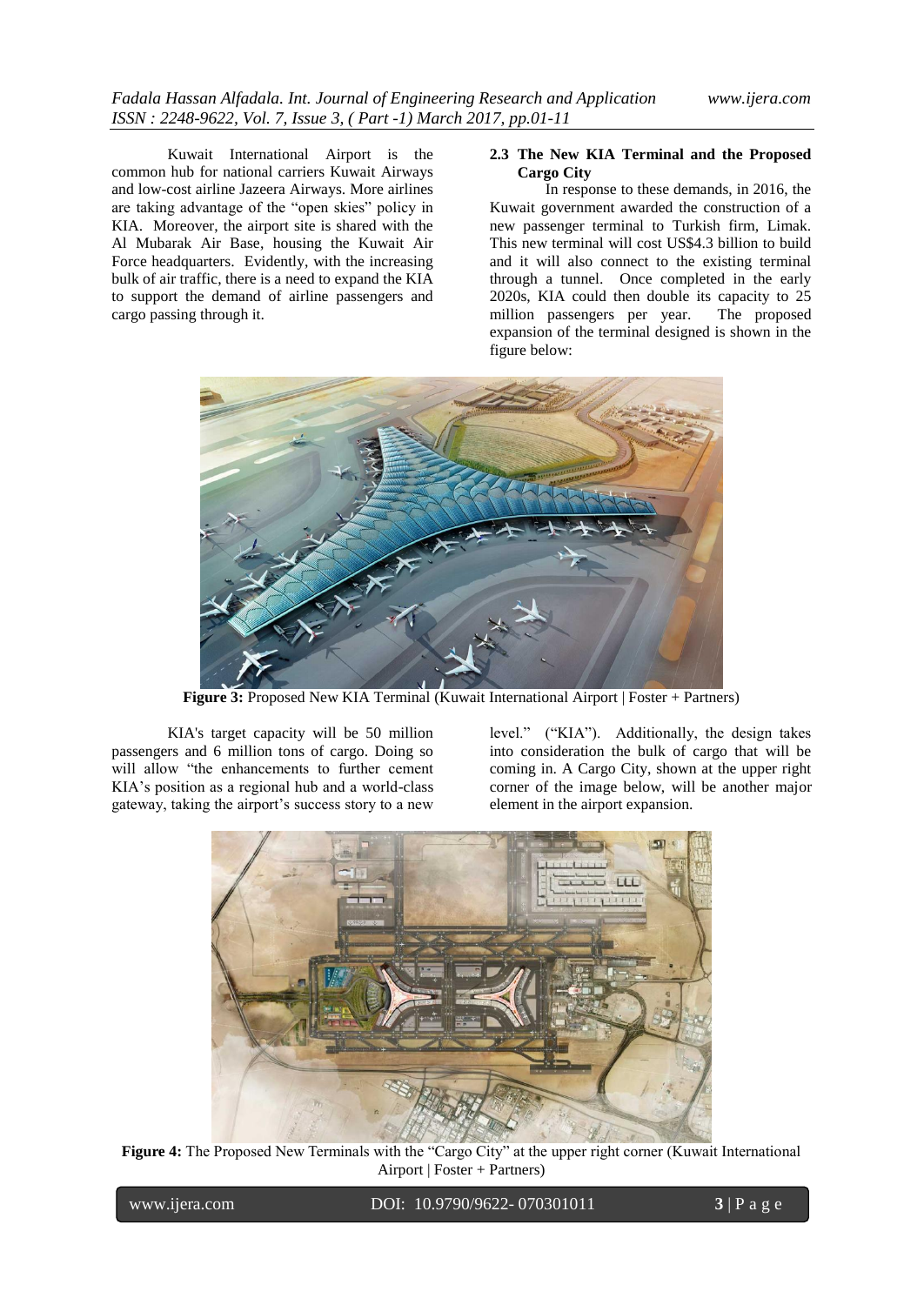Included in the latest terminal expansion proposal is the Cargo City within the KIA compound. ―In addition to passenger-focused amenities, the airport will also include the large airfreight handling Kuwait Cargo City, which will cover 3 square-km and be the largest of its kind in the Middle East." (Capacity Upgrade: Kuwait Transport). "The two million square-meter cargo facility is planned to handle up to 70 A380 freighters and is planned to have an annual capacity of 6mt of cargo." ("Kuwait International Airport"). The building of the Cargo City expresses the intention to integrate a construction of the a railway to meet with the GCC National Railway which is the medium in which cargoes will be transported with.

Accordingly, the Kuwait government is encouraging private cargo companies to setup their operations in the Cargo City and consequently assist in providing employment. Aside from competitive rental fee or royalty, the main carrot stick will be the online Customs Automation

System. Airline cargo manifests will be electronically sent to Kuwait Customs upon departure of the aircraft. "Consignments are then precleared while the plane is in flight, helping to speed up release procedures after landing.' (―Cargo‖). A projection to the effects of expanding the KIA and creating the Cargo City shows that while nominal exports in 2014 show that from US \$115 Bn, the sudden decrease to US\$ 74 Bn. is projected to rise again, even though 2019 is only seen to attain a foreseen value of US\$ 86 Bn. Compared to exports however, the projected figures show steady increase, such that from US\$ 50 Bn. in 2014, exports are seen to rise to US\$ 62 Bn. by 2019. Cargo City will correspondingly respond to meet the growth demands for the goods in the international air freight for which the project is designed for. With an increase in cargo transactions, the demand for warehousing and storage will increase as well. The data showing a detailed chart of both the import and export trend are shown in the figure below:

#### 140 120 115 100 85 86  $70$  $76$  $74$ 80 62 59 56  $52$ 54 60 50 40 20 2014 2015 2016 2017 2018 2019 -- Nominal Imports, US \$ Bn -- Nominal Exports, US \$ Bn

## Kuwait's import and exports, 2014-2019

**Figure 5:** Kuwait's Present and Future Trade (Kuwait: A Guide for Investment Opportunities in Kuwait)

NOMINAL IMPORTS, US\$Bn

NOMINAL EXPORTS, US\$Bn

Alternatively, as investments in Kuwait for imports and exports reflect a progressive trend, there will also be an impact to airfreight throughput. There are three points to consider in this aspect. First, a recognizable "domestic demand" for freight logistics" (Kuwait: A Guide for Investment Opportunities in Kuwait) driven by the growth in agriculture, ores and metals advantageously found in Kuwait means that there is a renewed interest in the industrial business. Secondly, with the Mubarak Al Kabir port and other ports being developed, Kuwait's strategic location is seen to be an opportunity to further explore other export opportunities.

In connection to this, data shows that since 2014, there is an increase in the number of tons for the international air freight throughput. By 2019, 210,000 tons are forecasted to enter KIA. Consequently, this justifies the increase in the demand for storage facilities for imports and exports.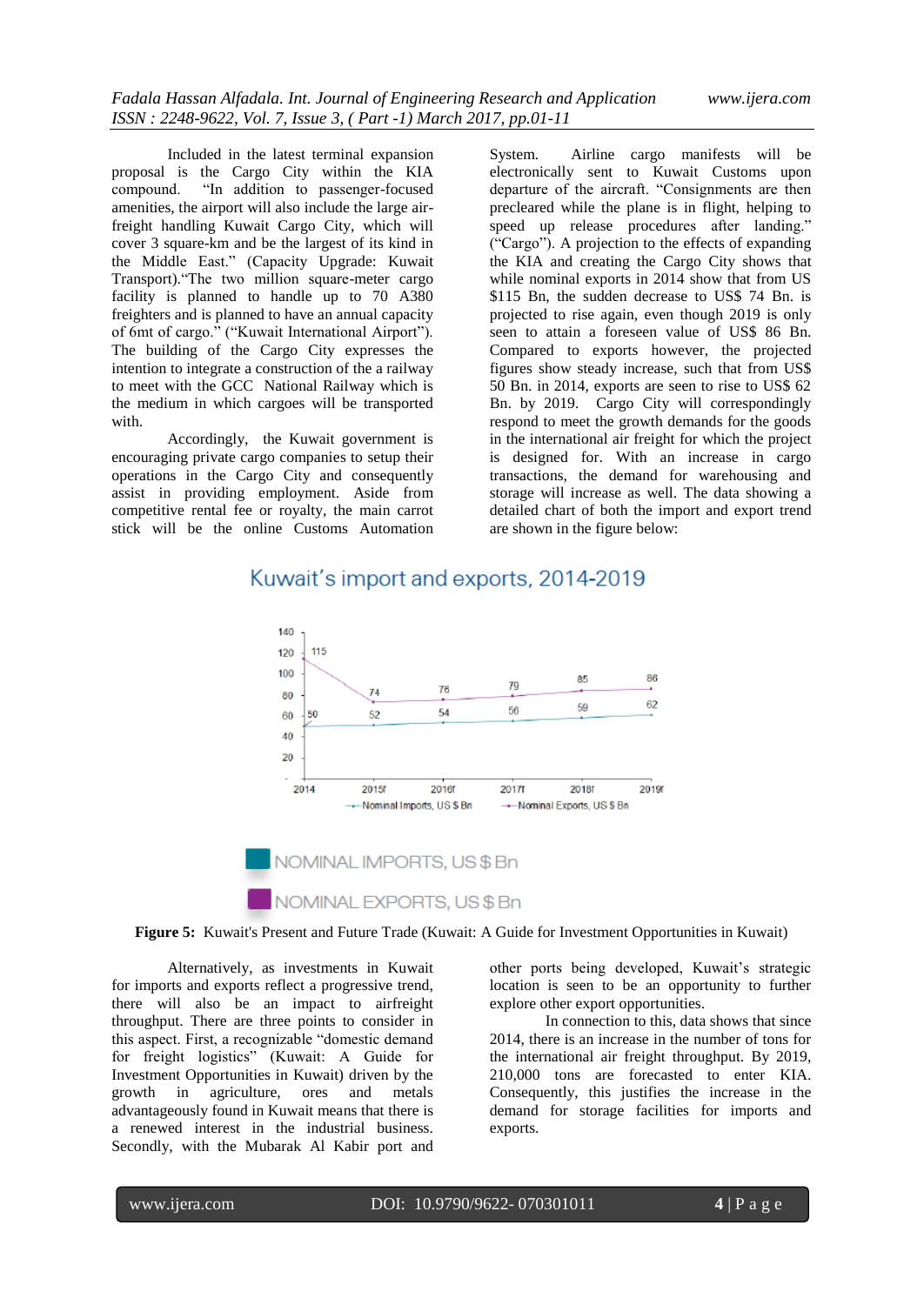



In comparison to the air freight throughput, the maritime freight throughput also reflects a progressive increase by 2019, emphasizing on million tons that go through the port annually. The ports of Shuaiba and Shuwaikh both relatively reveal increasing shipment and cargo transacting in the ports. Furthermore, "The

planned Mubarak Al Kabir Port will add a capacity of additional 2.5 Mn TEUs and facilitate access to regional markets" (Kuwait: A Guide for Investment Opportunities in Kuwait). This collectively sets the importance of establishing cargo trains that will not only connect airfreight cargo but connect maritime freight cargo as well.





| www.ijera.com |  | DOI: 10.9790/9622-070301011 | $5$   Page |
|---------------|--|-----------------------------|------------|
|---------------|--|-----------------------------|------------|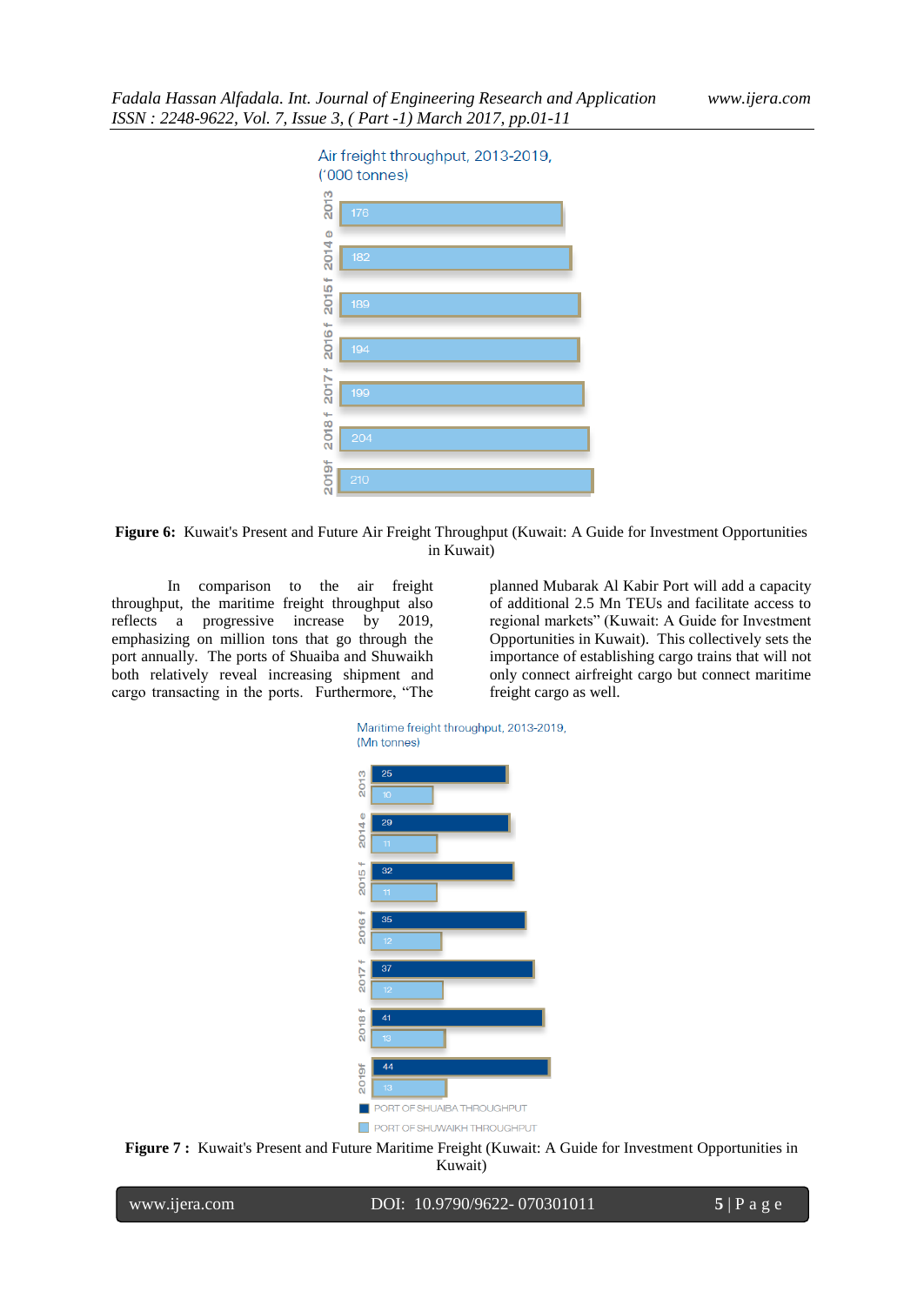### **2.4 The Need to Establish Freight Trains in Kuwait International Airport**

GCC member countries are connected together by land and logically, as geography dictates, land transport is the best option to transport cargo and passengers from one location to the other. Evidently, business and trade would have to rely on road transportation as air and marine transport is more expensive. Moreover, the expenses and the time consumed in air and marine transport with transit schedules can affect and slow down the trade process. Furthermore, some cargoes will have transportation limitations and would necessarily and ideally have to be transported through land rather than through air with commodities such as chemicals and materials used for construction. The figures below show that an estimate of 2.5 million metric tons of materials used for construction, agriculture, and chemicals pass through key points throughout the GCC countries yearly. Essentially, petrochemicals are the main economic drivers for most of the GCC member countries. With the petrochemical capacity continuously increasing, it reasonably increases the demand and need for transportation and storage requirements. It also opens up avenues to explore other commodities in trade.



**Figure 8:** GCC Countries Trade Petrochemical Products Which Can Be Transported By Freight Trains (Gulf Rail Connection: Realizing GCC Unity)

With the prospective projections in increases, Kuwait has yet to complete construction of the air cargo freight transportation. It can be observed that even if Kuwait sustains itself economically even with the oil price situation, the fact is that there is an urgent need to connect in to the existing railroad system of other GCC countries. Obviously, the lack of railroad system will lead the country to lose probable revenues and opportunities. As other GCC member countries realize that a dynamic change reflecting on the business and economic development of the neighboring countries would mean adapting to the trend, Kuwait can use this opportunity to progressively create avenues and position itself like other GCC countries. Substantial information already points toward changing perspectives while

weighing in on the impact and influences air cargo freight trains will have as it is built in the key positions identified.

Looking at the existing rail road system, it can be seen that the KIA is strategically situated inbetween Kuwait City, industrial zones and its seaports, in the north, and the GCC Railway Network in the south. The existing railway line is highlighted in red, as the figure shows below. Evidently, the railway line location passes through commercial and important places starting from the airport terminal. With the existing lines interconnecting to other paths, it situates Kuwait as a noticeable route for business. Ultimately, a railway line for both passengers and cargo is highly feasible to interconnect other important facilities.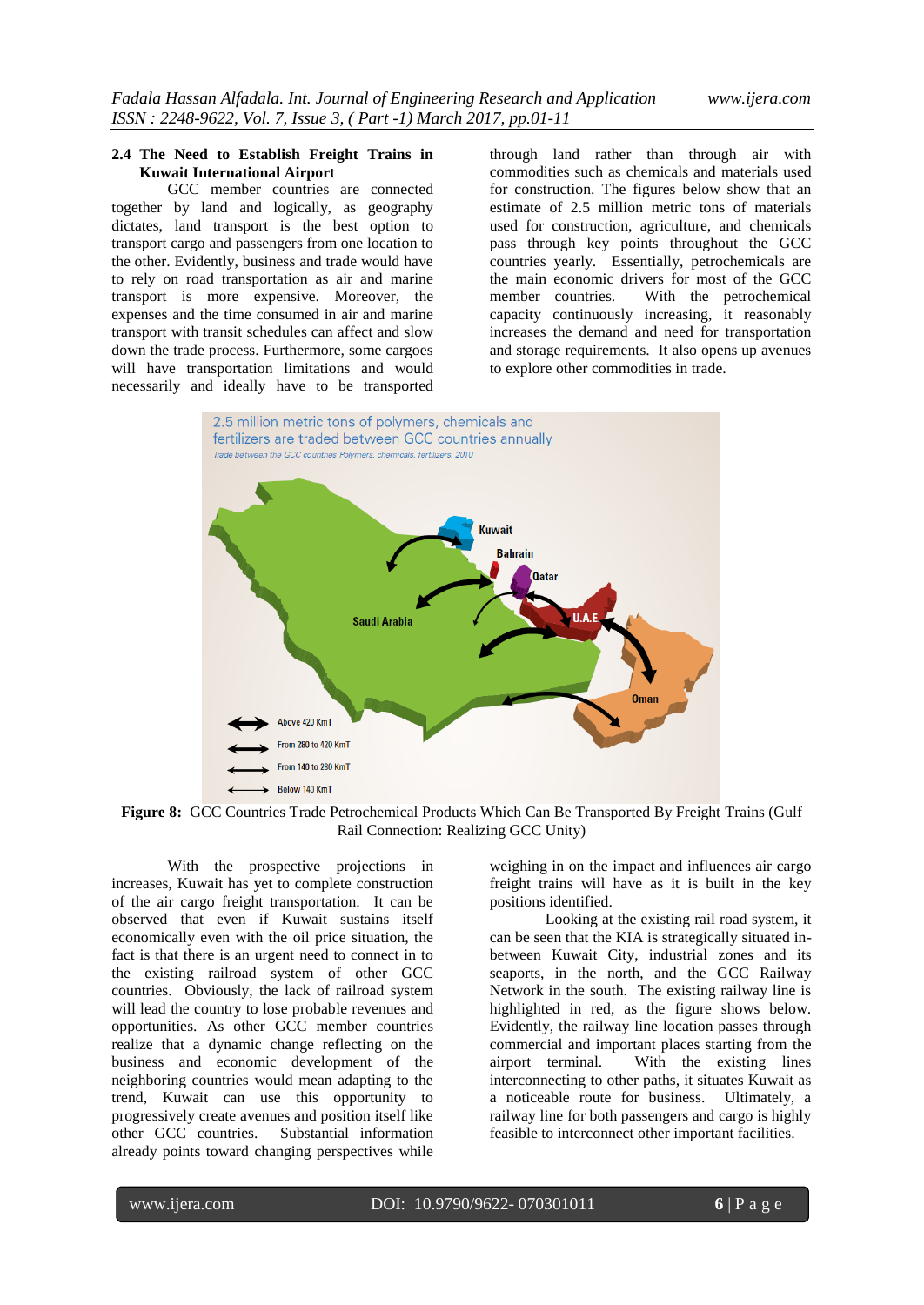

**Figure 9:** Kuwait Metro Map (Kuwait City Metro Map)

### **2.5 The GCC Railway Network**

The idea is to create a GCC railway network that will take over the freight volume and remove the congestion it will create for air freight and maritime freight as well. Kuwait City is an integral part of this project as it will be linked to other GCC countries, "traversing along the Gulf, to Muscat in the Sultanate of Oman, serving the Kingdom of Saudi Arabia, the Kingdom of Bahrain, the State of Qatar and the United Arab

Emirates" (Gulf Rail Connection: Realizing GCC Unity). Crucial to this plan is the concept that the GCC railways will connect major commercial and economic locations, thereby additionally creating a continuous railway line accessible to passengers and cargoes for the GCC region and the Middle East. The figure below illustrates exactly how the planned railway network will provide strategic transport access to vital locations.



**Figure 10:** GCC Railway Network (Gulf Rail Connection: Realizing GCC Unity)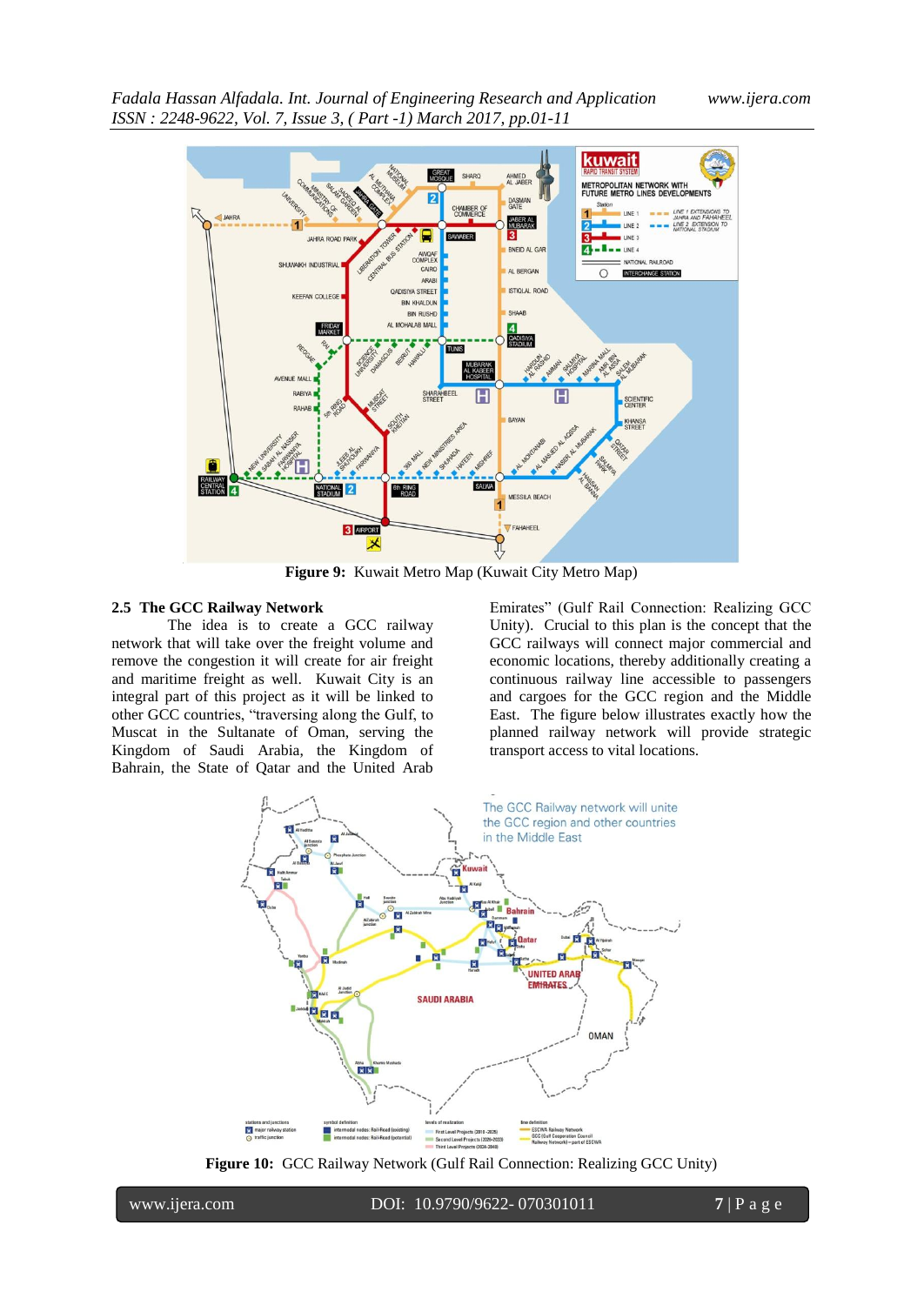Historically, the trace or tracks of the proposed GCC railway network was once an important means of transporting "pilgrims from Damascus in Syria to the holy city of Madinah in Saudi Arabia, through the Hejaz region of Arabia" (Frost & Sullivan). Transporting passengers through the desert was halted during the World War I, which consequently destroyed the railway line, causing it to be closed. Rebuilding the railway network proved even more challenging despite the efforts from neighboring countries as points of view, most especially political differences underscore the idea of reviving the network. Thus, the idea of some GCC countries like Kuwait has not given priority to building rail networks, while other Middle East member countries have advanced to developing their rail network. As Frost (et.al.) finds in the study, "none of the GCC nations embraced railways as a prominent mode of transport, either for passenger or cargo movement."

### **2.6 Influence of freight trains on air cargo at KIA**

As established earlier, the need to link and establish a railway network with other GCC member countries' railroad networks will create a business advantage for Kuwait. The Business Year reports that, "Kuwait's national rail project will facilitate growth in the volume of exports and imports, and it is expected to be an added support towards increasing inward investment" ("One Rail to Link Them All"). The proposed terminal collectively aims to cater to the projected cargo transport needs and requirements that the latest design of the new terminal ensures the ―transformation of KIA into a major multi-modal transport hub, with road and rail connections as well as an expanded cargo facility." (Capacity Upgrade: Kuwait Transport). There are plans to connect the new airport terminal to Kuwait City, the industrial area and the northern seaports via a metro train line. Furthermore, there is a proposal to link the metro with the GCC railway network. ―The first phase would link the rail freight depot which is to be connected with the GCC rail network—with Kuwait International Airport and into Kuwait City and construction is expected to commence in 2020." ("Transport  $&$  Logistics  $\vert$ Review: Transport"). The project will formally integrate Kuwait to the GCC railway network, and will be crucial to boost regional trade and promote employment. "It is one of the major infrastructure projects in Kuwait's Vision 2035..." ("One Rail to Link Them All"). The total cost of the two train projects is about US\$17 billion. "Major projects include the national railroad, with a projected cost of \$10 billion and a completion date of 2018, the Kuwait City metro network, to be completed in

2019 at \$7 billion..." ("Transport  $&$  Logistics Review: Transport"). "Kuwait has become one of the most important business centres in the Middle East. It is undergoing a population growth rate of over 3.5% annually, one of the fastest in the world."("AirportExpansion Project Management"). It is estimated that private vehicles carry 99 percent of the passengers and goods. The future scenario is that the current road network will be overwhelmed within 10 years if no transport alternative is provided. Freight trains can influence air cargo in KIA in many ways. The link with GCC member countries will provide radical improvements and changes for Kuwait. Fundamentally, "an ambitious GCC rail network linking Kuwait with Muscat could be up and running by  $2017$ " (Gale). A major influence of freight trains is that one freight train is equivalent to 50 trucks, which means overall efficiency and positive direction to improvement as using freight trains consumes "60-80 per cent less energy per kilometer than road transport" (Frost  $\&$ Sullivan), and given that freight trains are faster than trucks. This further stresses on "decreasing current delays experienced at borders for both freight and passengers" (Gulf Rail Connection: Realizing GCC Unity).

In environmental terms, freight trains give out as much as "80 per cent lesser CO2 emissions" (Frost & Sullivan) than land transportation. Additionally, since the number of trucks would be reduced, traffic would improve and "protect infrastructures impacted by excessive use of roads with overweight loads and contributes to minimizing road related accidents" (Gulf Rail Connection: Realizing GCC Unity). Because of the dimensions of a freight train, it can transport almost any type of cargo.

The freight trains are secured alternative to shipping when there are intermittent (political) threats on the sea lanes, particularly in the Strait of Hormuz. The railway may be another viable option during rare case of "no-fly zone" declaration. "The addition of on-board inspectors, supported by preclearance immigration procedures based at the point of journey origin will make railway transport more efficient and competitive; decreasing current delays experienced at borders for both freight and passengers." (Gulf Rail Connection: Realizing GCC Unity).There will be increased development around where train stations are constructed. Residential and commercial establishment will gradually partake in the business opportunities that follows. "They (Railway stations) also allow people more flexibility as to where they live and where they work, delivering net gains in higher paid jobs and leveraging lower housing, education and employment costs." ("GCC Rail Infrastructure Projects: The Challenges and the Benefits").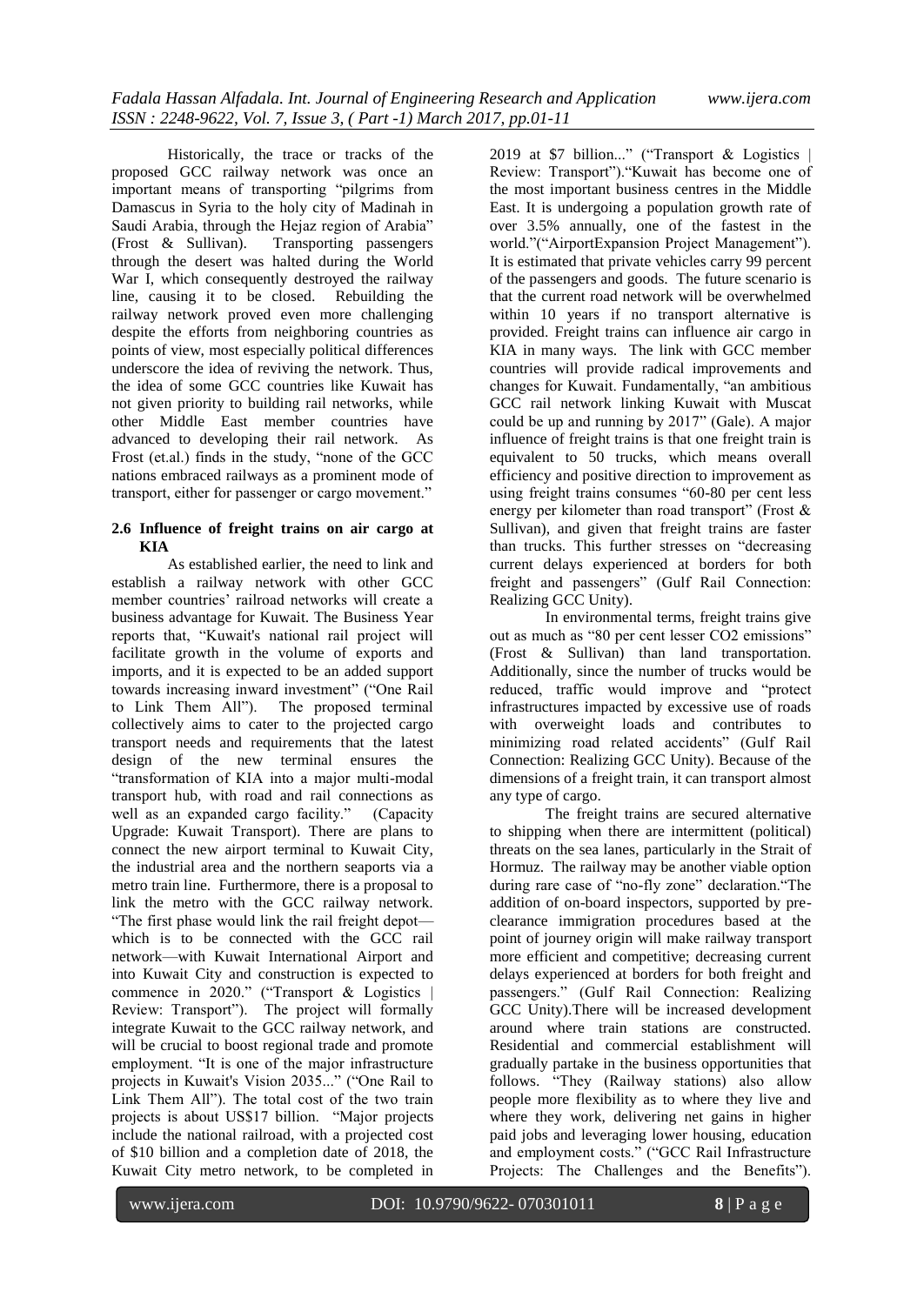Imagine the employment growth in and around the expanded KIA terminal and Cargo City. Facilities management of such massive infrastructures has potential business opportunities after construction. This could run to hundreds of millions of dollars on an annual basis.

It is estimated that rail-road transport of goods is about 30% cheaper than by road (Frost & Sullivan). However, Lowe and Altrairiargue that ―The rail transportation of bulk solids and liquids as well as containerised cargo will be cheaper than

road provided that the journey is over 500km." In the future, the GCC train network could extend to Europe via Iraq and through Turkey, as well as simulate the "Silk Road" (Gulf Rail Connection: Realizing GCC Unity) all the way to China. Essentially, GCC member countries all benefit with the railroad expansion. It is anticipated that a positive GDP foresighted at 5 percent annually will be a huge influencing factor considering that population is forecasted to increase at 50% annually until 2024.



**Figure 11:** GDP Expectations of GCC-member States (Gulf Rail Connection: Realizing GCC Unity)

### **III. METHODOLOGY**

The methodology of this research is historical in the essential part, and descriptive in the field part, my tool is documentation and using the interview with key person in the field.

### **IV. CONCLUSION**

The paper primarily sought to discover and examine the influences of establishing freight trains on the Air Cargo in Kuwait International Airport. Implications to establishing freight trains are emphasized by discussing the situation of the KIA. Currently, the airport operates with two major airlines, the Al Jazeera Airways and Kuwait Airways.Recent developments have seen that there is an increase in the cargo requirements and that in order for airfreight management to cater to the increasing demand, expansion of the airport and the creation of Cargo City, which will become the destination center for cargo and connectedly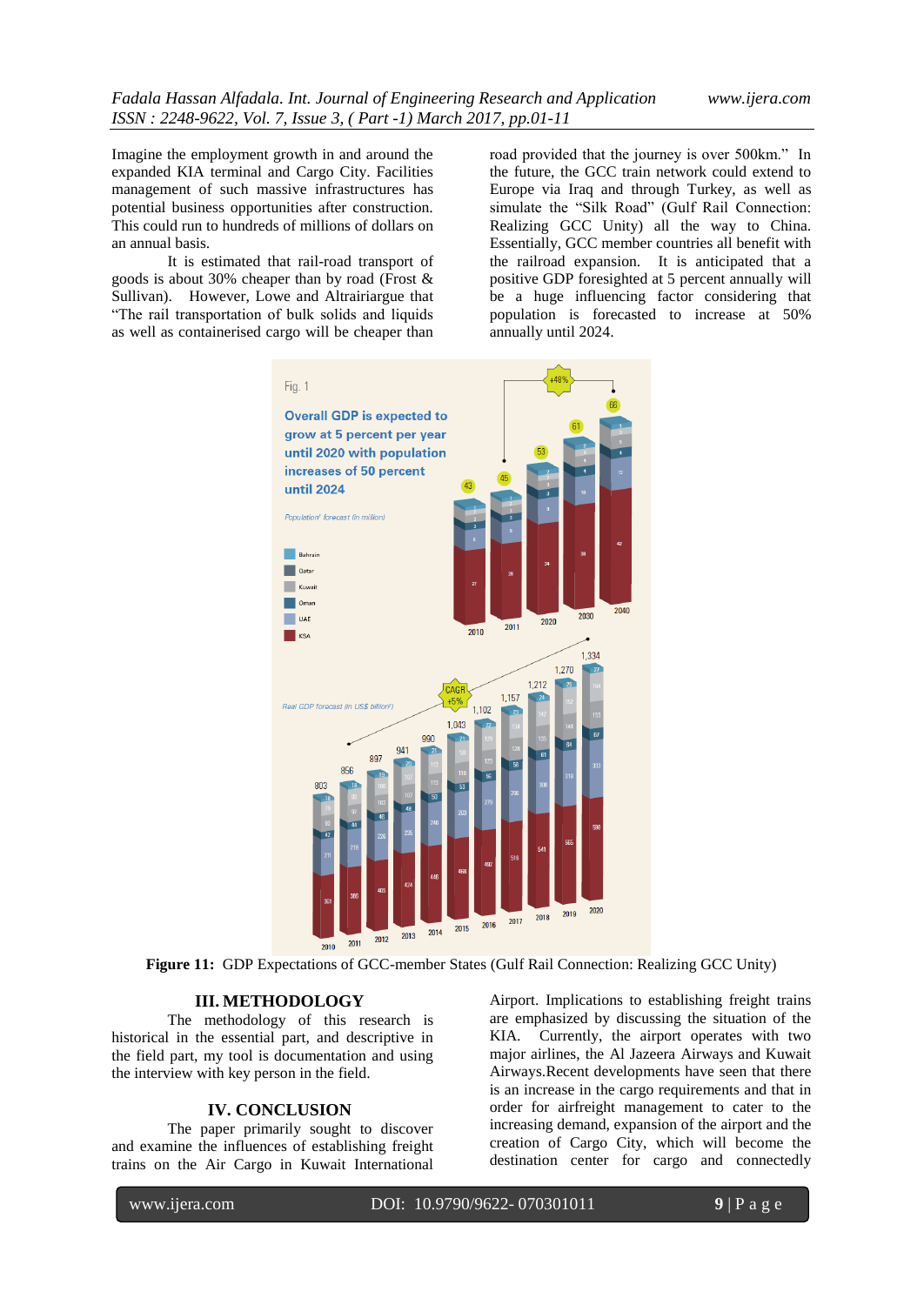become the main site for warehousing and storage.This impact and influences for the establishment of the Cargo City is commanded by the drivers of economic growth and development. More specifically, projected benefits corresponding to advancing the export and import practices and revenue returns makes Kuwait and important location to link with the GCC railway system.

### **V. RECOMMENDATION**

Expansion of Kuwait international airport is essential to develop freight transit on the Air cargo, and post economic progress.

#### **REFERENCES**

- [1]. "Airport Expansion Project Management." Ineco, Https://Www.Ineco. Com/Webineco/ En/Country/ Spain/ Project-Management-Kuwait-Airport. Accessed 18 Jan. 2017.
- [2]. Ananda, Nicola. "Scenery Armi Kuwait International Airport (Okbk) #Fsx." Fs Nusantara The Center For Addons Flight Simulator, 2014, Http://Fsnusantara.Blogspot.Com/2015/07 /Download-Scenery-Armi-Kuwait.Html. Accessed 18 Jan. 2017.
- [3]. Capacity Upgrade: Kuwait Transport. Oxford Business Group, 22 Aug. 2015, Https:// Www.Oxfordbusinessgroup.Com/Profile/ Capacity-Upgrade. Accessed 19 Jan. 2017.
- [4]. "Cargo." Direactorate General Of Civil Aviation, Https://Www.Dgca.Gov.Kw/En/Civil-Aviation/ Airport- Services/Aviation-Services/Cargo. Accessed 16 Jan. 2017.
- [5]. Eberts, Randall, And W E Upjohn Institute. Understanding The Impact Of Transportation On Economic Development. Committee On Transportation And Economic Development.
- [6]. Frost & Sullivan. Strategic Insight On The Gcc Rail Sector. 2011.
- [7]. Gale, Ivan. Kuwait-Oman Train Could Run By 2017. 14 Oct. 2009, Http://Www. Thenational.Ae/ News/Uae-News/Transport/Kuwait-Oman-Train-Could-Run-By-2017. Accessed 19 Jan. 2017.
- [8]. "Gee Rail Infrastructure Projects: The Challenges And The Benefits." Lexology, 2006,

Http://Www.Lexology.Com/Library/Detai

Studies and statistics reveal supporting claims on the idea from the year 2014, as figures show a continuing rise in commodity demands as well as trade for these commodities. Overall, the air freight cargo will move transport will pave the way to an expansion to other neighboring countries, including an exploration to the "Silk Road".

> l.Aspx?G=F41bb543-Bd9c-43af-9e29- 9d726bd2bcd1. Accessed 19 Jan. 2017.

- [9]. Gulf Rail Connection: Realizing Gcc Unity. Gulf Petrochemicals And Chemical Association, 2012.
- [10]. History. Http://Www.Kuwait-Airport.Com.Kw/Dgca/History\_E.Htm. Accessed 18 Jan. 2017.
- [11]. "Kia." Directorate General Of Civil Aviation, Https://Www.Dgca.Gov.Kw/En/Civil-Aviation/Airport-Terminals/Kia. Accessed 18 Jan. 2017.
- [12]. Koopmann, Karla. Kuwait International Airport - Logistics Capacity Assessment. 2012, Http://Dlca.Logcluster.Org/Display/Public /Dlca/2.2.1+Kuwait+International+Airport ;Jsessionid=Fc2a0040f861ddf324a8a45b5 86fe6b4#Id-2.2.1kuwaitinternationalairport-Companiesavailable. Accessed 18 Jan. 2017.
- [13]. Kuwait. Icao International Civil Aviation Organization.
- [14]. Kuwait City Metro Map. Http://3m3cna178rlp1rclw43v482p.Wpen gine.Netdna-Cdn.Com/Images/ 2014/07/ Kuwait-City-Metro-Map.Jpg. Accessed 19 Jan. 2017.
- [15]. "Kuwait International Airport." Airport-Technology.Com, Airport Technology, Http://Www.Airport-Technology.Com/Projects/Kuwait-International/. Accessed 18 Jan. 2017.
- [16]. Kuwait International Airport | Foster + Partners. 2011, Http://Www. Fosterandpartners. Com/Projects/ Kuwait-International-Airport/#. Accessed 18 Jan. 2017.
- [17]. Kuwait Rapid Transit System. Http://3m3cna178rlp1rclw43v482p.Wpen gine.Netdna-Cdn.Com Images/ 2014/07/ Kuwait-City-Metro-Map.Jpg. Accessed 18 Jan. 2017.
- [18]. Kuwait: A Guide For Investment Opportunities In Kuwait. Kuwait Direct Investment Promotion Authority, 2015.